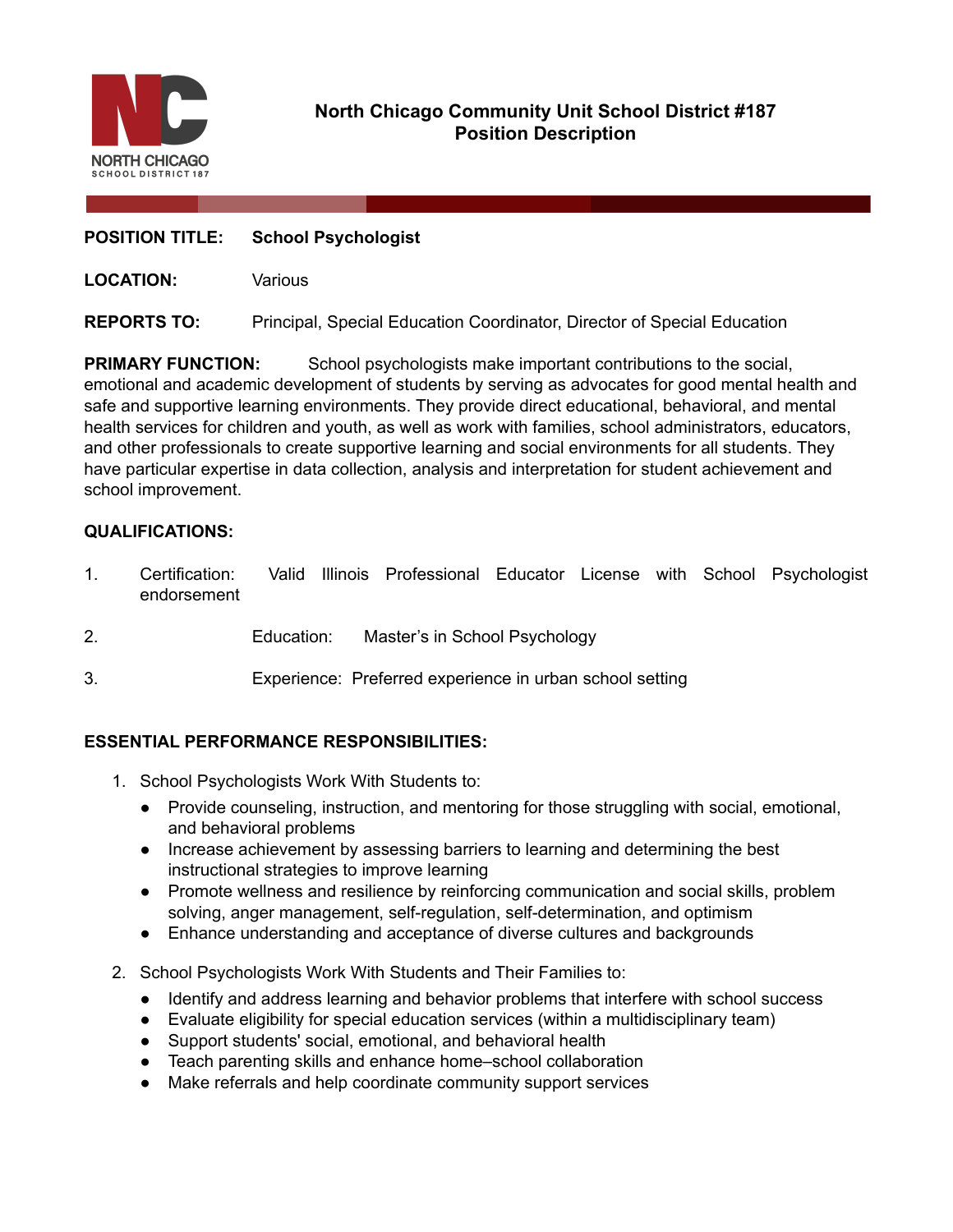- 3. School Psychologists Work With Teachers to:
	- Identify and resolve academic barriers to learning
	- Design and implement student progress monitoring systems
	- Design and implement academic and behavioral interventions
	- Support effective individualized instruction
	- Create positive classroom environments
	- Motivate all students to engage in learning
- 4. School Psychologists Work With Administrators to:
	- Collect and analyze data related to school improvement, student outcomes, and accountability requirements
	- Implement school-wide prevention programs that help maintain positive school climates conducive to learning
	- Promote school policies and practices that ensure the safety of all students by reducing school violence, bullying, and harassment
	- Respond to crises by providing leadership, direct services, and coordination with needed community services
	- Design, implement, and garner support for comprehensive school mental health programming
- 5. School Psychologists Work With Community Providers to:
	- Coordinate the delivery of services to students and their families in and outside of school
	- Help students transition to and from school and community learning environments, such as residential treatment or juvenile justice programs
- 6. Perform all other duties as may be assigned by the District Lead for Special Education and the Assistant Superintendent for Special Programs, Grants and Compliance.

## **KNOWLEDGE, SKILLS, AND ABILITIES:**

Technical:

- Proficient computer skills including Google Apps
- Proficient in IEP software processes and procedures
- Knowledgeable about teaching and learning
- Work effectively with data and research to develop and assess district strategies that increase student learning

Interpersonal:

- Handle confidential information professionally.
- Ability to use discretion and exercise sound judgment.
- Effective oral and written communication skills and strong interpersonal skills.
- Good organizational and time management skills.
- Evidence of dependability, integrity, and a strong work ethic
- Ability to take the initiative, work independently, meet deadlines, follow complex directions, and adapt to changing demands, activities, and workloads

## **DISTRICT CORE COMPETENCIES:**

- 1. Achievement focus
- 2. Cultural competence
- 3. Classroom environment leadership
- 4. Collaborative communicator/team player
- 5. Reflective learner